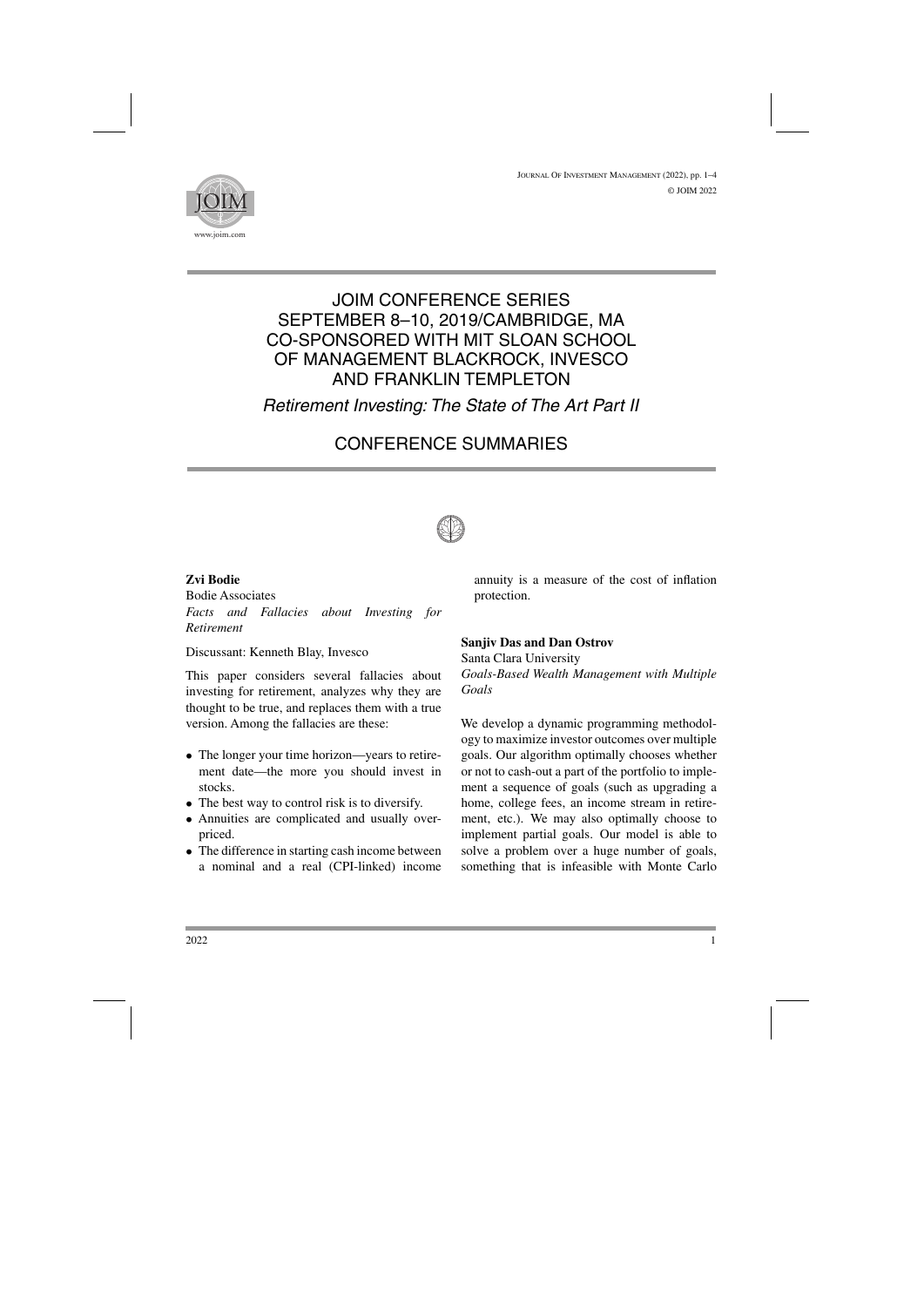approaches currently in use by practitioners in the wealth management industry.

#### **Hayne Leland**

A&P Capital, LLC *Towards Replacing the Defined Benefit Plan: Assured Retirement Income Provided by a Liquid Investment Fund*

Discussant: Bernard R. Horn, Polaris Capital Management, LLC

Traditional corporate defined benefit plans provided retirees with stable retirement income. While defined contribution plans now permit low-fee wealth accumulation, the conversion of wealth to stable nominal or real income during retirement remains uncertain, opaque and expensive. Complicated, illiquid, and high-fee products dominate the landscape. The goal of acquiring low-fee, predictable future income in retirement has remained elusive.

The paper describes a relatively simple, liquid, and low-cost type of fund that can meet this challenge. The key features are: 1) A minimum assured annual income (real or nominal) for a significant period, typically 20 years, beginning at a future target date. (Like target date funds, funds in this family can have different target dates). The assurance is fully collateralized by governmentbacked securities (unique in being able to sustain a multi-trillion dollar market). 2) Maximal exposure at all times to a higher-return risky portfolio, subject to meeting the income assurance. The higher return provides capital beyond what is required to deliver the assured income to use as the investor desires. Just two examples are a) to increase annual retirement income, or b) to extend payments for the retiree's life span through the purchase of a deferred longevity annuity. 3) The liquidity that allows investors the flexibility to change assured levels of income at any time, with minimal cost. 4) A significant "behavioral nudge"

arising from clarity about future income levels. Each share will provide a minimum income of \$1 per year for each of the 20 years following the target date. An investor will know future assured income simply by knowing the number of shares s/he owns.

While a strategy to provide the features above is relatively straightforward for a single investor, a deeper challenge is to create a fund that provides these features to all investors, regardless of when shares are purchased. We consider the nature of asset management that achieves all these features in a single fund and believe it can be done while qualifying for QDIA status.

#### **Deborah Lucas**

MIT Golub Center for Finance and Policy *How Much Can Collective DC Plans Improve Risk-Sharing?*

Collective Defined Contribution (CDC) plans have been suggested as an attractive and sustainable alternative to public sector DB plans. A CDC plan is a hybrid structure, designed to provide more predictable retirement benefits than a traditional DC plan while operating at the lower cost of a DB plan. It does this by sharing investment risk across worker cohorts and centralizing asset management. We develop a model of an unsubsidized CDC plan, and use it to characterize the risk-sharing rules and investment policies that maximize a "scheduled benefit" for retirees that is almost always achieved or exceeded. We compare the outcomes under the CDC system with those from an otherwise similar optionsaugmented DC model, where participants have access to self-financing strategies that involve trading in one-year put and call options. The ability to effectively trade long- dated options in the CDC framework delivers a somewhat higher scheduled benefit than can be achieved by self-insuring in an options-augmented DC plan. However, under current contribution policies, the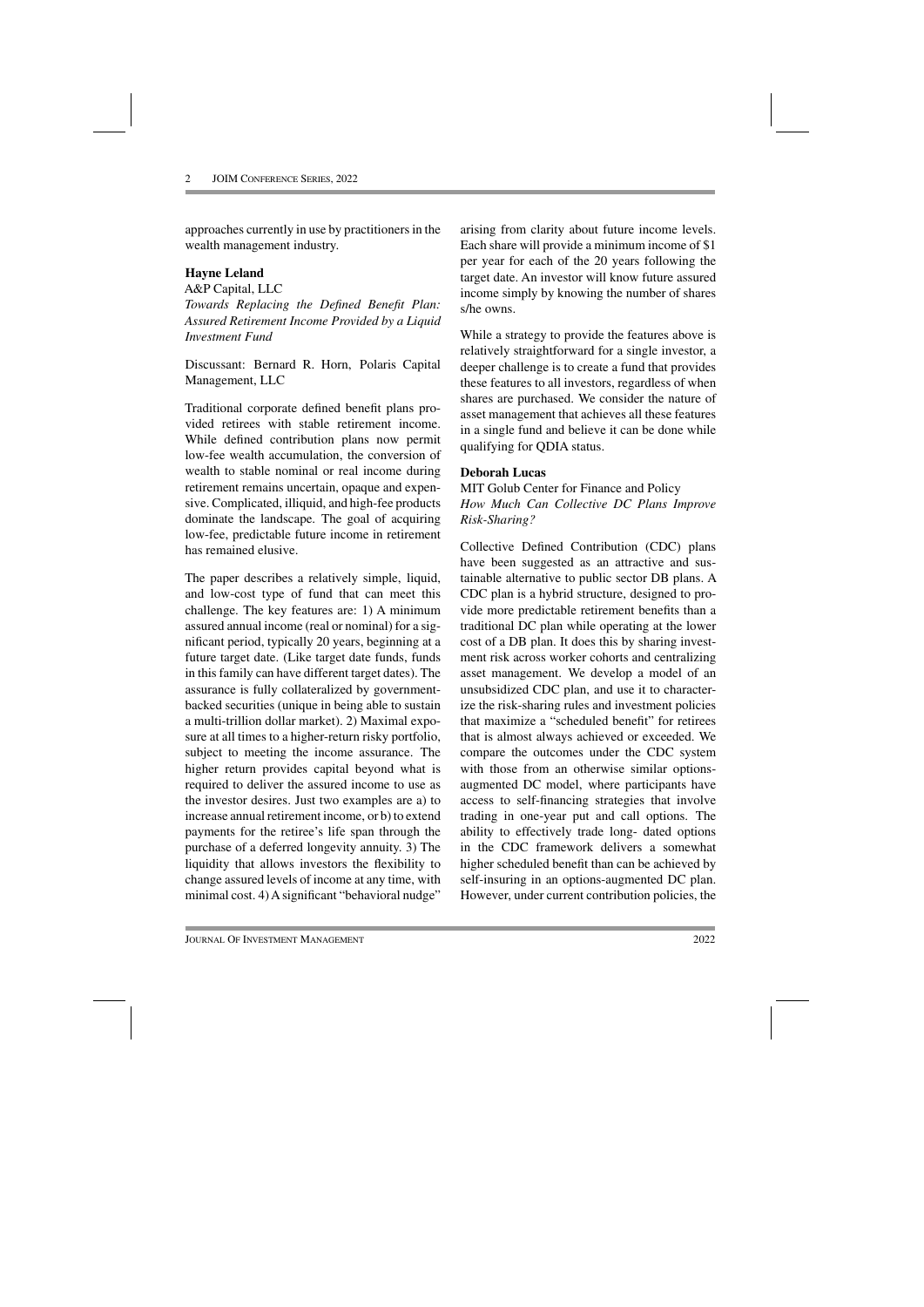scheduled benefit in the CDC plan falls short of what most would consider an adequate retirement income.

#### **Arun Muralidhar**

Mcube Investment Technologies *Retire In-Home: A New Way to Use a Home to Guarantee Retirement Income*

Discussant: Martin Landry and Jennifer Hutchins, 1st Global/Blucora

There is a growing retirement crisis and most of the focus has been on the fact that individuals are not saving enough for retirement, may not have access to pension schemes, and find it difficult to choose from a wide range of retirement products. One solution that has been considered is to improve access to Reverse Mortgages (RMs) so that individuals can convert their (possibly) single largest asset into a through-death income stream. However, current RMs are complex with constraints on who can use them, and with multiple parties to the transaction to hedge residual risks. As a result, a limited number of institutions (and that too with government support) offer such products. These challenges may have also limited the use of RMs for the typical individual saving for retirement and are unlikely to solve the larger crisis. We suggest a new approach - "Retire In-Home" (Retire through Income from one's Home) that leverages recently proposed tradeable instruments to improve retirement security and hedge against standard-of-living risks. These include a bond called BFFS/SeLFIES, designed to secure real retirement income for a fixed term (with potentially a second new bond, called a LIVE bond, designed to protect individuals against longevity risk if individuals do not want to purchase deferred annuities because of annuity challenges). Further, the paper also shows how a new investor segment could be tapped to expand financing for such transactions as recommended by Prof. Robert C. Merton.

This paper demonstrates how Retire In-Home could simplify this market and allow even the most financially unsophisticated individual to participate in this transaction. The paper works through three cases: (a) when death is known (or a term income); (b) when longevity risk is hedged with deferred annuities; and (c) when longevity risk is hedged with LIVE Bonds. The paper concludes with extensions including accounting for up-front lumpsum payments, forward-starting contracts and even multi-occupant situations.

#### **Matthew O'Hara**

BlackRock

*Inflation and Target Date Funds: Definitive Insights into Inflation-Hedging*

Discussant: Shane Shepard, Research Affiliates

LifePath's lifecycle consumption framework seeks to help individuals support a lifetime of spending from the finite amount of income they earn during their careers. While inflation would intuitively seem to be a concern within a lifecycle framework, there has been little research into inflation and inflation hedging in a consumption and asset allocation context.

This paper seeks to establish that returns for most commonly invested asset classes and income growth outpace inflation, both of which help hedge inflation, especially for young investors, and examines the opportunity cost of introducing a hedging asset class too early. As investors age and financial assets increase, hedging assets against inflation shocks becomes more attractive. We identify at what point to begin hedging as well as the appropriate allocation to hedging assets for older and retired investors. The paper describes innovations to our target date fund methodology, including the introduction of inflation regimes and the development of an inflation asset class for optimization purposes.